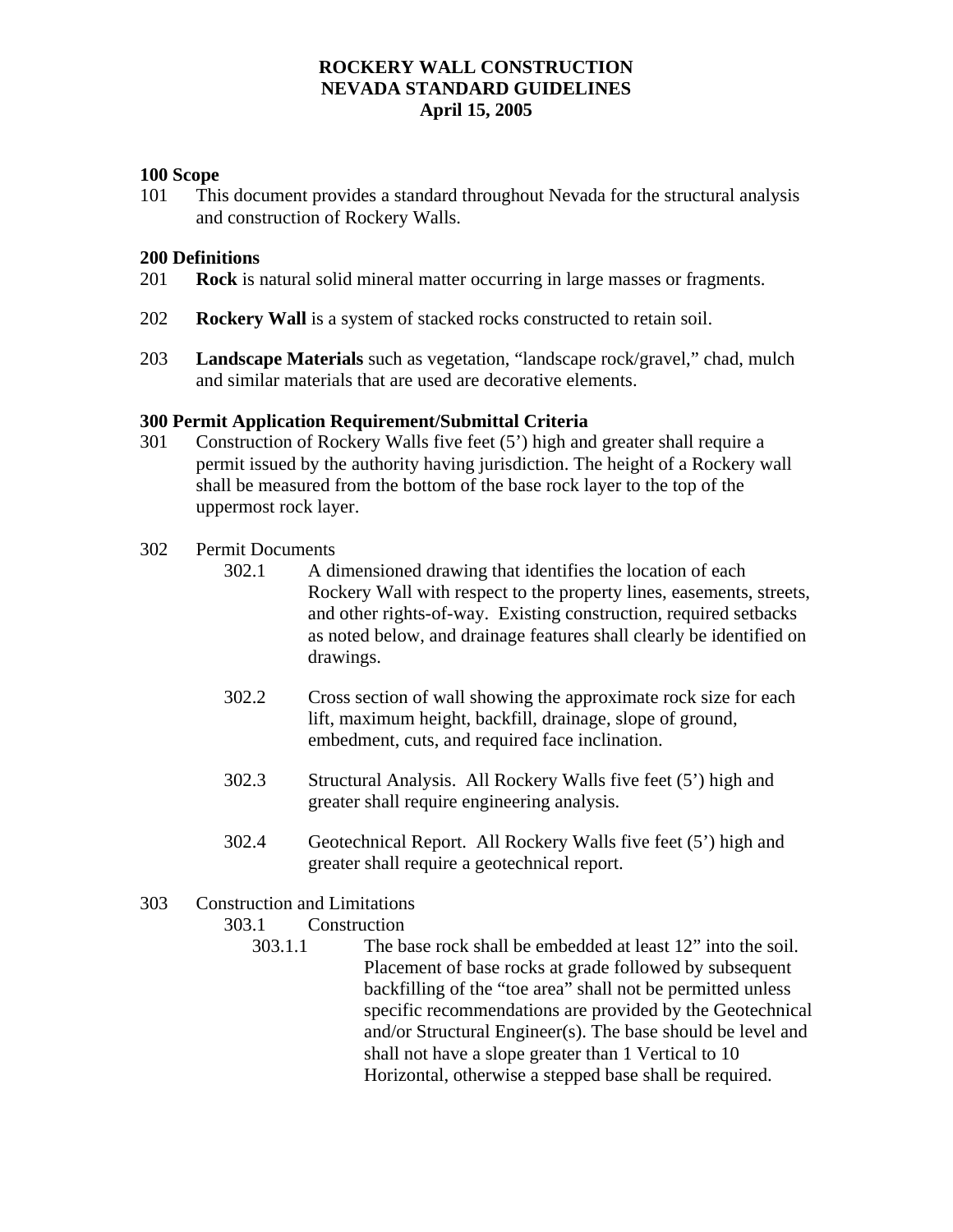- 303.1.2 The wall shall have a face inclination ratio of at least 1 Horizontal to 6 Vertical (1H:6V) measured at the exposed face of wall. The ratio may be greater than 1:6 (i.e. 1:5, 1:4 etc.)
- 303.1.3 The surrounding site shall be graded such that water cannot flow over the top of the wall. Exception: where not in conflict with other requirements and when specifically shown on the approved drawings, a slope having a maximum tributary area of 15 feet per unit length of wall may descend to the top of the wall. In this case provisions shall be made to prevent the descending slope from eroding and prevent the wall from being damaged by runoff.
- 303.1.4 Landscape materials, if used, shall not have detrimental effect on the wall. The use of landscape materials in close proximity to Rockery Walls shall be specifically addressed in the structural analysis.
- 303.1.5 Walls greater than ten feet high (10') shall have a slope a stability analysis performed by the Geotechnical Engineer.
- 303.1.6 Caliche and other "cemented soils" formed by precipitation shall not be used in Rockery Wall construction unless special design considerations are provided to address their suitability for use.
- 302.2 Limitations 303.2.1 The height of any single Rockery Wall shall not exceed 16 feet.
	- 303.2.2 No Rockery Wall shall be constructed as the sole means of repair to provide stability to an unstable slope. In this case a Rockery Wall may only be used after the slope is first stabilized by MSE, soil nailing or some other approved engineered repair.
	- 303.2.3 Multiple terraced (also sometimes referred to as stacked or tiered) Rockery Walls with a total height of 16 feet or more shall require a slope stability analysis performed by the Geotechnical Engineer. Total height shall be measured from the bottom of the base rock at the lowest wall to the top of the highest wall. Exception: slope stability analysis identified in this section is not required where the setback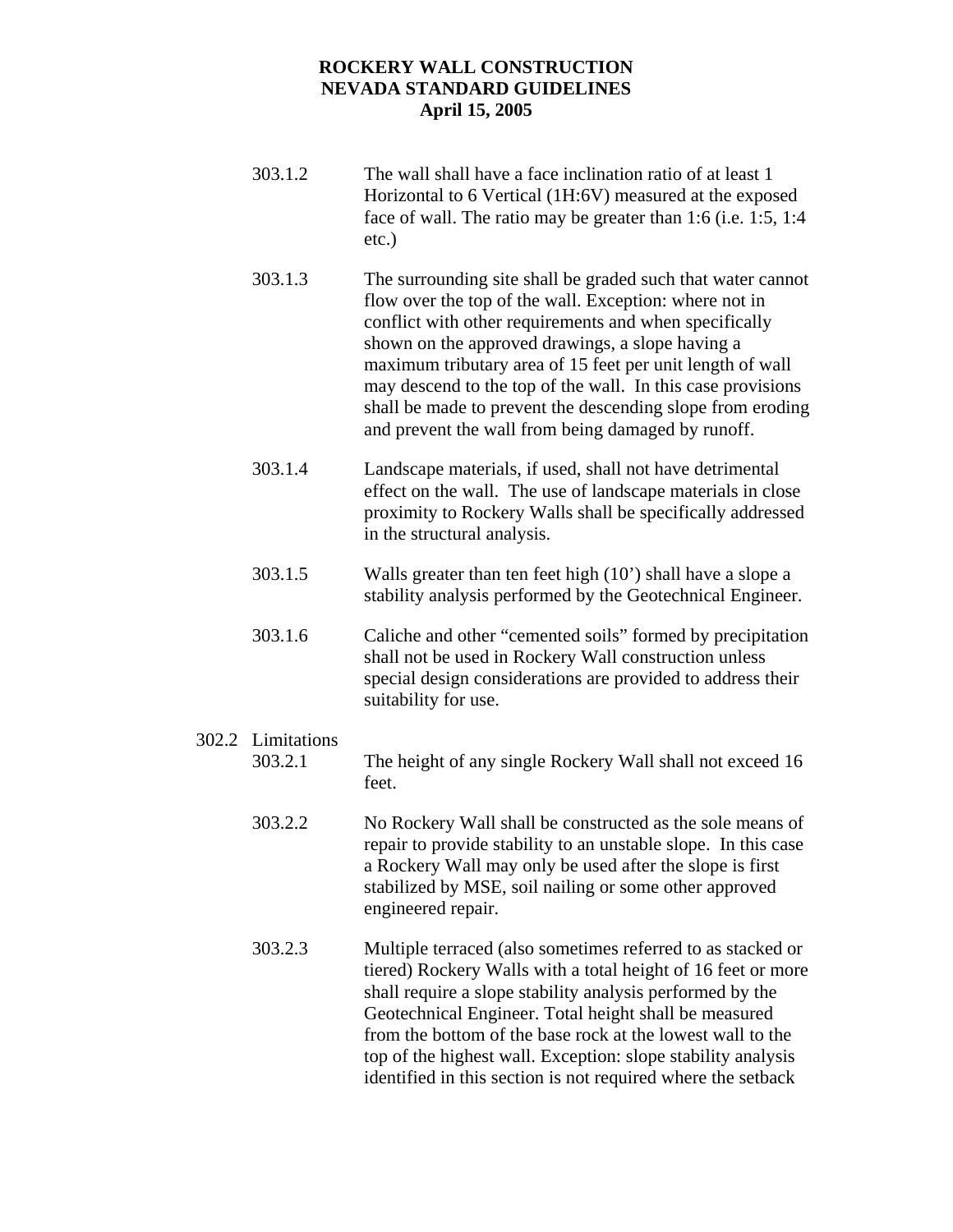distance from adjacent rockery walls is equal to or exceeds the height of the lower wall.

303.2.4 Rockery Walls 5 feet high and greater: Rocks sized as "two man" (approximately 200- 700 pounds and 18-28 inch nominal diameter) or greater shall be tightly fitted and interlock with neighboring rocks. Smaller rocks may be intermittently used for "structural chinking" which allows large rocks to rest in a stable movement free position. Void spaces between larger rocks shall be tightly filled or "aesthetically chinked" such that large gaps between rocks in the exposed face are reasonably well filled. There shall be no loose rocks or scree present at any point in the exposed face or top of a Rockery Wall.

303.2.5 Rockery Walls 5 feet high and greater: No rocks smaller than the nominal "two man" size (approximately 200- 700 pounds and 18-28 inch nominal diameter) shall be permitted to be exposed in the front face or top rock layer. Tightly fitted smaller rocks used for the purpose of filling voids or "chinking" shall not be subject to this limitation.

# 304 Setbacks

- 304.1 The setback from a Rockery Wall to a building or structure shall be not less than the height of the retained earth. The distance shall be measured from the outside of the foundation of the structure to the exposed face of the Rockery Wall. This provision applies to buildings or structures (except other site walls or fences) on either the high side or low side of the Rockery Walls. Exception: where Rockery Walls are less than 5 feet in height this requirement may be waived at the option of the authority having jurisdiction.
- 304.2 Multiple Rockery Walls, designed as terraced (stacked or tiered) retaining walls, shall be a minimum distance of  $\frac{1}{2}$  the height of the lower Rockery Wall to another Rockery Wall. Surcharge loading from one wall to another shall be considered in the design.
- 304.3 Ornamental fences, guards, or screen walls shall be a minimum of 4 feet from the front face at the top of the Rockery Wall. Ornamental fences, guards, or screen walls shall have their own foundations and not rely on the Rockery Wall for structural support. Exception: This requirement may be waived at the option of the authority having jurisdiction when overturning resistance equal to an independent foundation can be demonstrated. When this exception is used, the ornamental fence attached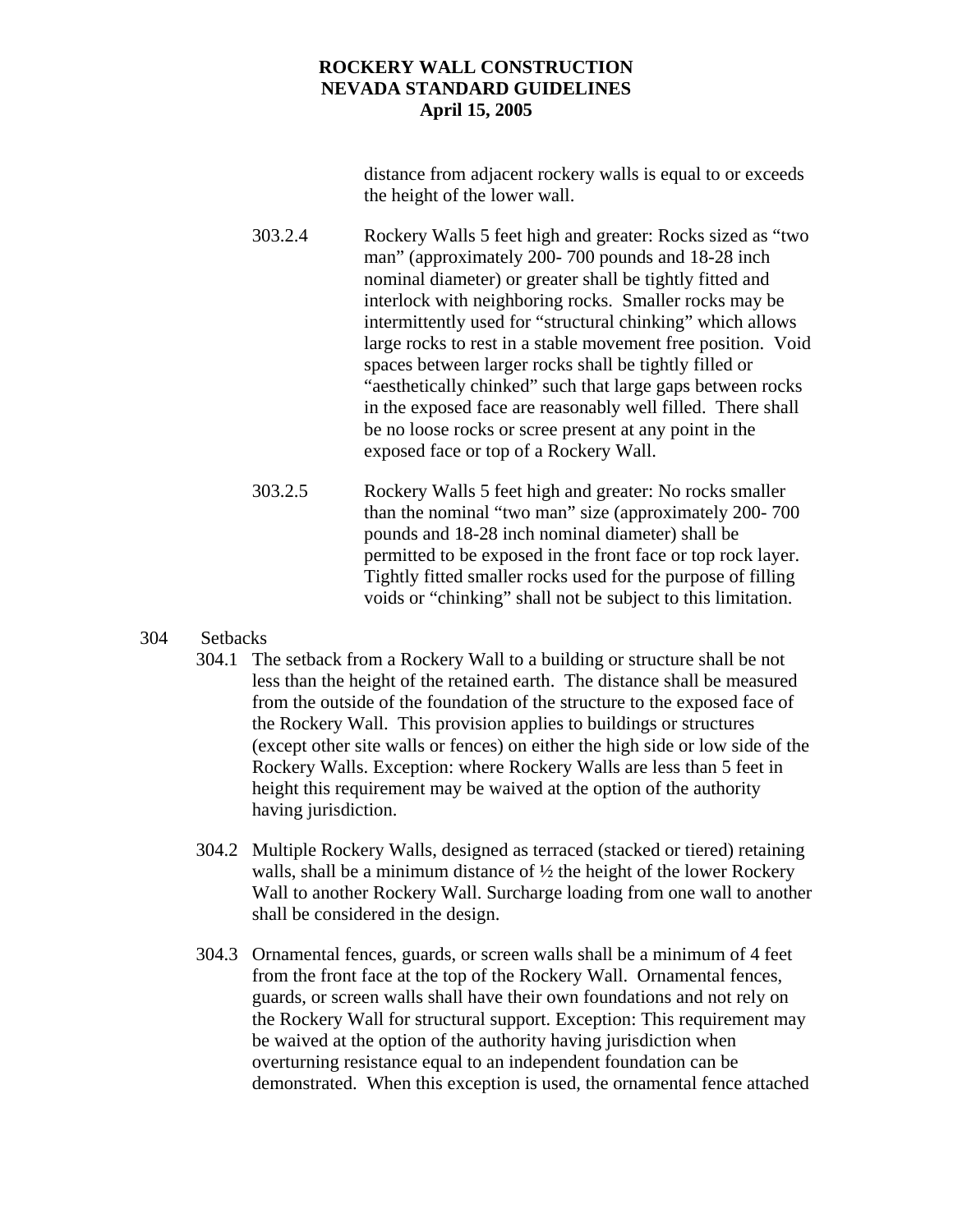to the top rock layer shall be able to resist a 200 pound point load at the fence top applied perpendicular to the running length axis.

304.4 Rockery walls shall be set back the required distances from fire hydrants, light standards, gas meters, water meters, electrical transformers, utility boxes or similar features. These distances shall be established and enforced by the authority having jurisdiction. Where permitted, Rockery Walls located within a utility or other easement shall be in accordance with the published standards of the department or agency having authority of the easements.

### 305 Structural Analysis

- 305.1 All structural analysis shall be in accordance with adopted building code of the jurisdiction having authority, the local amendment adopted by the authority having jurisdiction, and this document.
- 305.2 The minimum factor of safety for sliding and overturning in a Rockery Wall shall be in accordance with the adopted codes and regulations of the authority having jurisdiction.

# 305.3 The following analysis provisions shall apply:

- 305.3.1 The maximum unit weight of the rocks used in the design of a Rockery Wall shall be 155 pcf unless field verified by special inspection or preconstruction lab analysis of samples from source rock materials.
- 305.3.2 The maximum coefficient of friction between rocks in a Rockery Wall shall be 0.5.
- 305.3.3 Applied loads from adjacent foundations, surcharge materials, or dynamic/transient loads shall be taken into consideration in the analysis.
- 305.3.4 Specifications shall be provided to clearly define acceptance criteria for rock materials.
- 305.3.5 Design documents shall clearly address the need (or lack thereof) for drainage provisions behind the wall. Items to be addressed are a gravel/cobble drainage blanket, filter fabric and drainage pipes. Specific requirements may be implemented by the authority having jurisdiction based upon prevailing geologic and climatic conditions.
- 305.4 The Structural and/or Geotechnical Engineer(s) of record shall provide specific acceptance criteria to address special inspection details identified